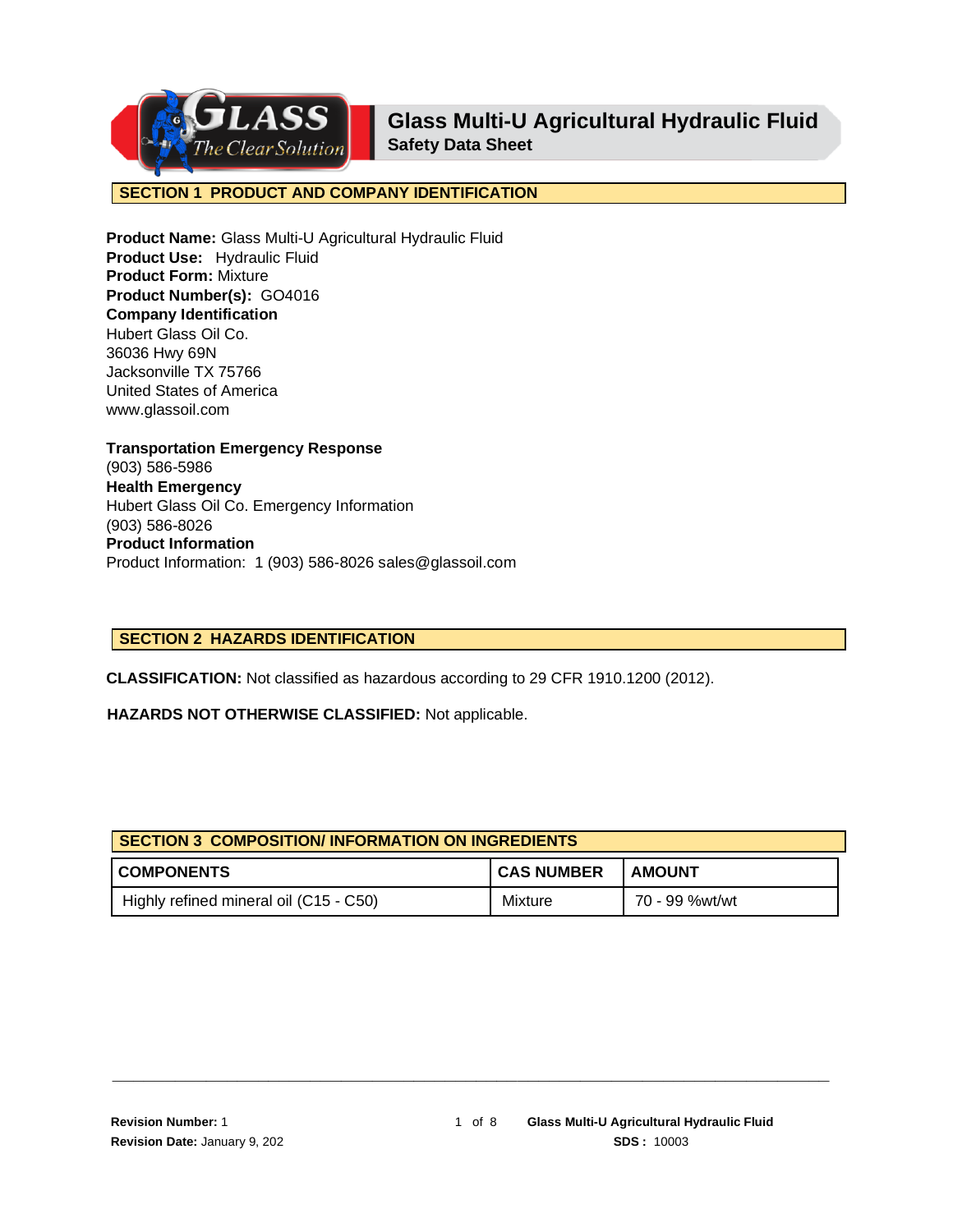## **SECTION 4 FIRST AID MEASURES**

### **Description of first aid measures**

**Eye:** Remove contact lenses, if worn, and flush eyes with water for at least 15 minutes. Obtain medical attention.

**Skin:** As a precaution, remove clothing and shoes if contaminated. To remove the material from skin, use soap and water. Discard contaminated clothing and shoes or thoroughly clean before reuse. Consult a doctor/physician if irritation develops or persists.

**Ingestion:** Do not induce vomiting. Rinse mouth thoroughly. Immediately call a poison center or doctor/physician.

**Inhalation:** If exposed to excessive levels of material in the air, move the exposed person to fresh air. Get medical attention if coughing or respiratory discomfort occurs.

### **Most important symptoms and effects, both acute and delayed IMMEDIATE HEALTH EFFECTS**

**Eye:** Not expected to cause prolonged or significant eye irritation.

**Skin:** Contact with the skin is not expected to cause prolonged or significant irritation. Contact with the skin is not expected to cause an allergic skin response. Not expected to be harmful to internal organs if absorbed through the skin.

**Ingestion:** Not expected to be harmful if swallowed.

**Inhalation:** Not expected to be harmful if inhaled. Contains a petroleum-based mineral oil. May cause respiratory irritation or other pulmonary effects following prolonged or repeated inhalation of oil mist at airborne levels above the recommended mineral oil mist exposure limit. Symptoms of respiratory irritation may include coughing and difficulty breathing.

### **DELAYED OR OTHER HEALTH EFFECTS:** Not classified

# **Indication of any immediate medical attention and special treatment needed**

If you feel unwell, seek medical advice.

## **SECTION 5 FIRE FIGHTING MEASURES**

**EXTINGUISHING MEDIA:** Use water fog, foam, dry chemical or carbon dioxide (CO2) to extinguish flames.

Do not use a heavy water stream. Use of heavy stream of water may cause fire to spread.

**Unusual Fire Hazards:** Not flammable but will support combustion. Product is not explosive. Hazardous reactions will not occur under normal conditions.

### **PROTECTION OF FIRE FIGHTERS:**

**Fire Fighting Instructions:** This material will burn although it is not easily ignited. See Section 7 for proper handling and storage. For fires involving this material, do not enter any enclosed or confined fire space without proper protective equipment, including self-contained breathing apparatus. **Combustion Products:** Highly dependent on combustion conditions. A complex mixture of airborne solids, liquids, and gases including carbon monoxide, carbon dioxide, and unidentified organic compounds will be evolved when this material undergoes combustion.

**\_\_\_\_\_\_\_\_\_\_\_\_\_\_\_\_\_\_\_\_\_\_\_\_\_\_\_\_\_\_\_\_\_\_\_\_\_\_\_\_\_\_\_\_\_\_\_\_\_\_\_\_\_\_\_\_\_\_\_\_\_\_\_\_\_\_\_\_\_**

# **SECTION 6 ACCIDENTAL RELEASE MEASURES**

**Protective Measures:** Eliminate all sources of ignition in vicinity of spilled material.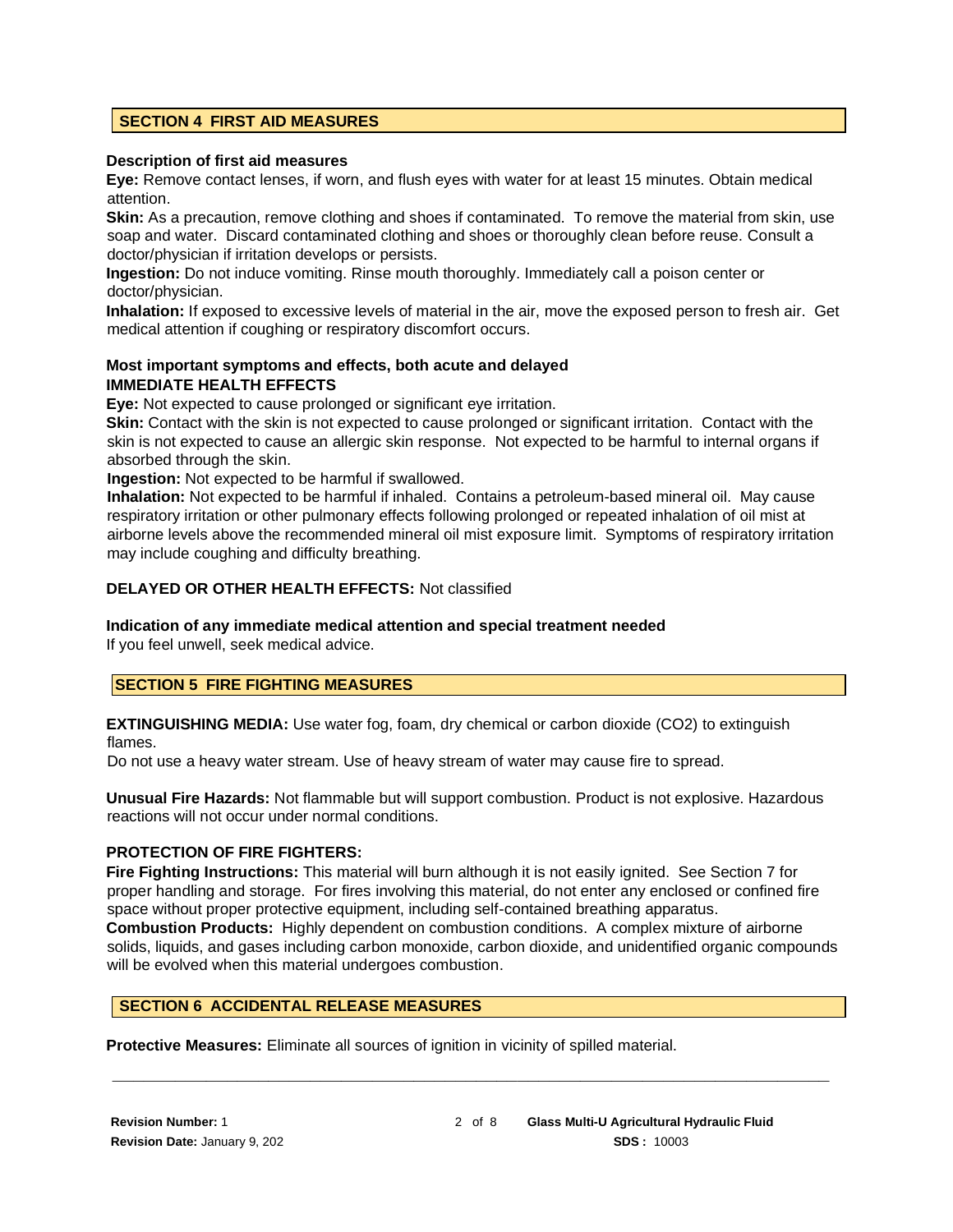**Spill Management:** Stop the source of the release if you can do it without risk. Contain release to prevent further contamination of soil, surface water or groundwater. Clean up spill as soon as possible, observing precautions in Exposure Controls/Personal Protection. Use appropriate techniques such as applying non-combustible absorbent materials or pumping. Where feasible and appropriate, remove contaminated soil. Place contaminated materials in disposable containers and dispose of in a manner consistent with applicable regulations.

**Reporting:** Report spills to local authorities and/or the U.S. Coast Guard's National Response Center at (800) 424-8802 as appropriate or required.

### **SECTION 7 HANDLING AND STORAGE**

**General Handling Information:** Avoid contaminating soil or releasing this material into sewage and drainage systems and bodies of water.

**Precautionary Measures:** Do not use in the vicinity of flames, sparks and hot surfaces. Use only in well ventilated areas. Keep container closed.

**Static Hazard:** Electrostatic charge may accumulate and create a hazardous condition when handling this material. To minimize this hazard, bonding and grounding may be necessary but may not, by themselves, be sufficient. Review all operations which have the potential of generating and accumulating an electrostatic charge and/or a flammable atmosphere (including tank and container filling, splash filling, tank cleaning, sampling, gauging, switch loading, filtering, mixing, agitation, and vacuum truck operations) and use appropriate mitigating procedures.

**Container Warnings:** Container is not designed to contain pressure. Do not use pressure to empty container or it may rupture with explosive force. Empty containers retain product residue (solid, liquid, and/or vapor) and can be dangerous. Do not pressurize, cut, weld, braze, solder, drill, grind, or expose such containers to heat, flame, sparks, static electricity, or other sources of ignition. They may explode and cause injury or death. Empty containers should be completely drained, properly closed, and promptly returned to a drum reconditioner or disposed of properly.

## **SECTION 8 EXPOSURE CONTROLS/PERSONAL PROTECTION**

### **GENERAL CONSIDERATIONS:**

Consider the potential hazards of this material (see Section 3), applicable exposure limits, job activities, and other substances in the work place when designing engineering controls and selecting personal protective equipment. If engineering controls or work practices are not adequate to prevent exposure to harmful levels of this material, the personal protective equipment listed below is recommended. The user should read and understand all instructions and limitations supplied with the equipment since protection is usually provided for a limited time or under certain circumstances.

### **ENGINEERING CONTROLS:**

Use in a well-ventilated area.

### **PERSONAL PROTECTIVE EQUIPMENT**

**Eye/Face Protection:** No special eye protection is normally required. Where splashing is possible, wear safety glasses with side shields as a good safety practice.

**Skin Protection:** No special protective clothing is normally required. Where splashing is possible, select protective clothing depending on operations conducted, physical requirements and other substances in the workplace. Suggested materials for protective gloves include: 4H (PE/EVAL), Nitrile Rubber, Silver Shield, Viton.

**\_\_\_\_\_\_\_\_\_\_\_\_\_\_\_\_\_\_\_\_\_\_\_\_\_\_\_\_\_\_\_\_\_\_\_\_\_\_\_\_\_\_\_\_\_\_\_\_\_\_\_\_\_\_\_\_\_\_\_\_\_\_\_\_\_\_\_\_\_**

**Respiratory Protection:** No respiratory protection is normally required.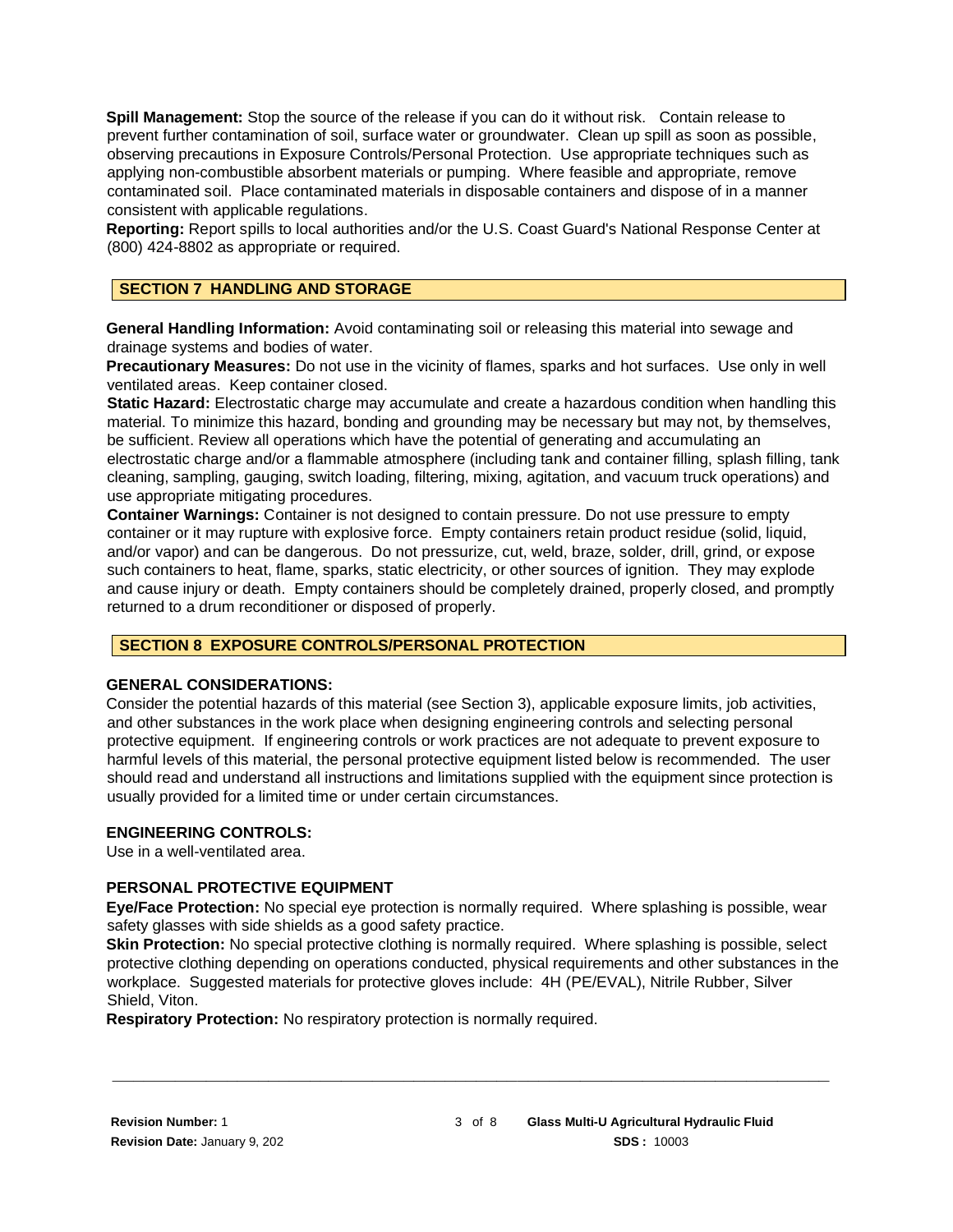If user operations generate an oil mist, determine if airborne concentrations are below the occupational exposure limit for mineral oil mist. If not, wear an approved respirator that provides adequate protection from the measured concentrations of this material. For air-purifying respirators use a particulate cartridge. Use a positive pressure air-supplying respirator in circumstances where air-purifying respirators may not provide adequate protection.

### **Occupational Exposure Limits:**

| <b>Component</b>                          | Agency       | <b>TWA</b>         | <b>STEL</b> | <b>Ceiling</b> | <b>Notation</b> |
|-------------------------------------------|--------------|--------------------|-------------|----------------|-----------------|
| Highly refined mineral oil (C15 -<br>C50  | OSHA Z-1     | $5 \text{ mg/m}$ 3 | $- -$       | $-$            | $-$             |
| Highly refined mineral oil (C15 -<br>C50) | <b>ACGIH</b> | $5 \text{ mg/m}$ 3 | 10 mg/m $3$ | $-$            | $-$             |

Consult local authorities for appropriate values.

## **SECTION 9 PHYSICAL AND CHEMICAL PROPERTIES**

**Attention: the data below are typical values and do not constitute a specification.**

**Color:** Amber **Physical State:** Liquid **Odor:** Petroleum Odor **Odor Threshold:** No data available **pH:** Not Applicable **Vapor Pressure:** <0.01 mmHg @ 37.8 °C (100 °F) **Vapor Density (Air = 1):** >1 **Initial Boiling Point:** 315°C (599°F) **Solubility:** Soluble in hydrocarbon solvents; insoluble in water. **Freezing Point:** Not Applicable **Melting Point:** No data available **Specific Gravity:** 0.85 @ 15.6°C (60.1°F) / 15.6°C (60.1°F) **Density:** 0.85 kg/l @ 15.6°C (60.1°F) (Typical) **Viscosity:** 64.7 mm2/s @ 40°C (104°F) Minimum **Decomposition temperature:** No data available **Octanol/Water Partition Coefficient:** No data available

**FLAMMABLE PROPERTIES: Flammability (solid, gas):** No Data Available

**Flashpoint:** (Cleveland Open Cup) 226 °C (439 °F) Minimum **Autoignition:** No data available **Flammability (Explosive) Limits (% by volume in air):** Lower: Not Applicable Upper: Not Applicable

**\_\_\_\_\_\_\_\_\_\_\_\_\_\_\_\_\_\_\_\_\_\_\_\_\_\_\_\_\_\_\_\_\_\_\_\_\_\_\_\_\_\_\_\_\_\_\_\_\_\_\_\_\_\_\_\_\_\_\_\_\_\_\_\_\_\_\_\_\_**

## **SECTION 10 STABILITY AND REACTIVITY**

**Reactivity:** Hazardous reactions will not occur under normal conditions.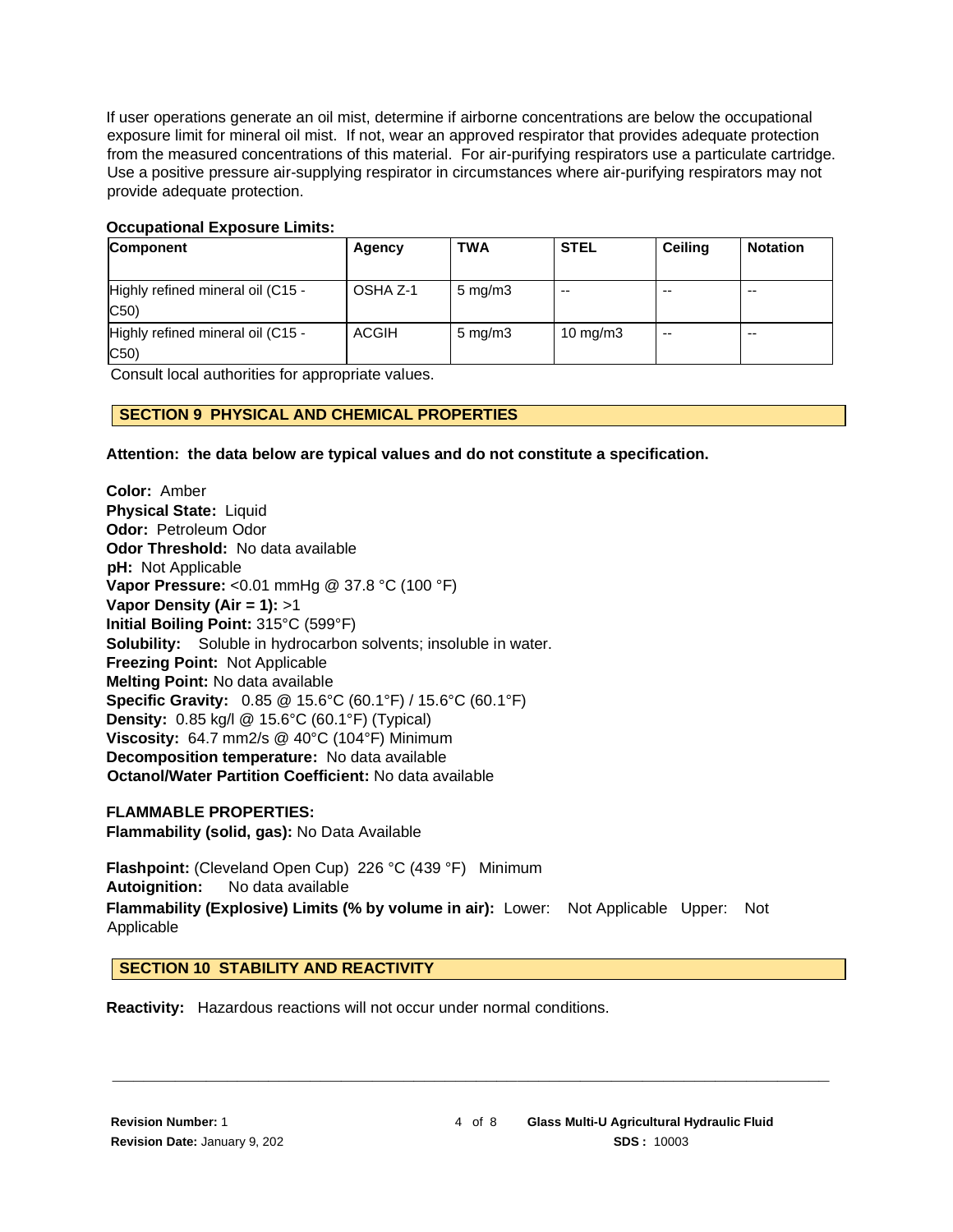**Chemical Stability:** This material is considered stable under normal ambient and anticipated storage and handling conditions of temperature and pressure.

**Incompatibility With Other Materials:** Strong acids, strong bases, strong oxidizers.

**Conditions to Avoid:** Direct sunlight, extremely high or low temperatures, heat, hot surfaces, sparks, open flames, incompatible materials, and other ignition sources.

**Hazardous Decomposition Products:** None known (None expected)

**Hazardous Polymerization:** Hazardous polymerization will not occur.

# **SECTION 11 TOXICOLOGICAL INFORMATION**

# **Information on toxicological effects**

**Serious Eye Damage/Irritation:** The eye irritation hazard is based on evaluation of data for product components.

**Skin Corrosion/Irritation:** The skin irritation hazard is based on evaluation of data for product components.

**Skin Sensitization:** The skin sensitization hazard is based on evaluation of data for product components.

**Acute Dermal Toxicity:** The acute dermal toxicity hazard is based on evaluation of data for product components.

**Acute Oral Toxicity:** The acute oral toxicity hazard is based on evaluation of data for product components.

**Acute Inhalation Toxicity:** The acute inhalation toxicity hazard is based on evaluation of data for product components.

**Acute Toxicity Estimate:** Not Determined

**Germ Cell Mutagenicity:** The hazard evaluation is based on data for components or a similar material.

**Carcinogenicity:** The hazard evaluation is based on data for components or a similar material.

**Reproductive Toxicity:** The hazard evaluation is based on data for components or a similar material.

**Specific Target Organ Toxicity - Single Exposure:** The hazard evaluation is based on data for components or a similar material.

**Specific Target Organ Toxicity - Repeated Exposure:** The hazard evaluation is based on data for components or a similar material.

# **ADDITIONAL TOXICOLOGY INFORMATION:**

This product contains petroleum base oils which may be refined by various processes including severe solvent extraction, severe hydrocracking, or severe hydrotreating. None of the oils requires a cancer warning under the OSHA Hazard Communication Standard (29 CFR 1910.1200). These oils have not been listed in the National Toxicology Program (NTP) Annual Report nor have they been classified by the International Agency for Research on Cancer (IARC) as; carcinogenic to humans (Group 1), probably carcinogenic to humans (Group 2A), or possibly carcinogenic to humans (Group 2B). These oils have not been classified by the American Conference of Governmental Industrial Hygienists (ACGIH) as: confirmed human carcinogen (A1), suspected human carcinogen (A2), or confirmed animal carcinogen with unknown relevance to humans (A3).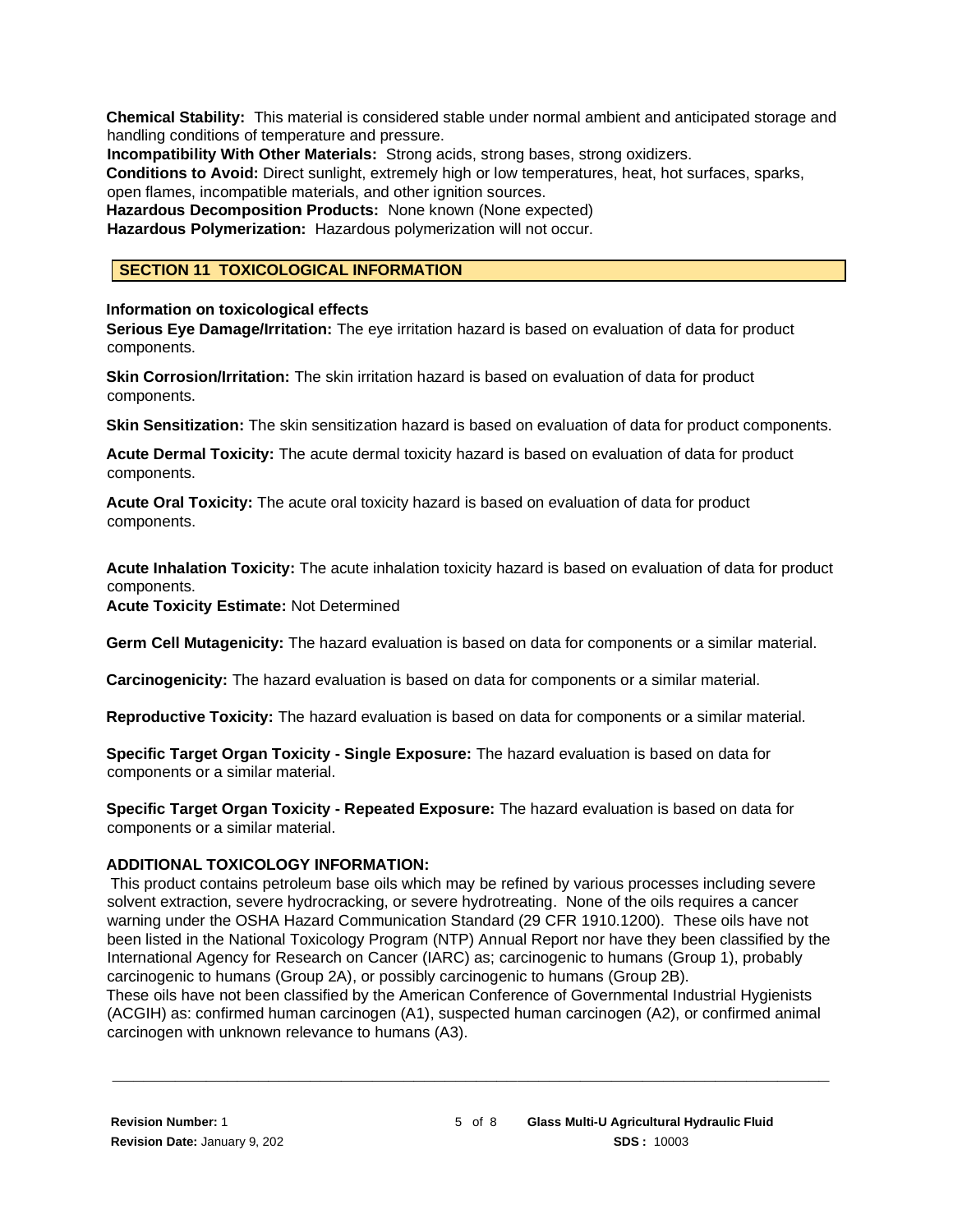### **SECTION 12 ECOLOGICAL INFORMATION**

### **ECOTOXICITY**

This material is not expected to be harmful to aquatic organisms.

This product has not been tested. The statement has been derived from the properties of the individual components.

## **MOBILITY**

No data available

### **PERSISTENCE AND DEGRADABILITY**

No data available

## **POTENTIAL TO BIOACCUMULATE**

Bioconcentration Factor: No data available Octanol/Water Partition Coefficient: No data available

### **SECTION 13 DISPOSAL CONSIDERATIONS**

Use material for its intended purpose or recycle if possible. Oil collection services are available for used oil recycling or disposal. Place contaminated materials in containers and dispose of in a manner consistent with applicable regulations. Contact your sales representative or local environmental or health authorities for approved disposal or recycling methods.

Do not empty into drains; dispose of this material and its container in a safe way. Do not empty into drains. Do not dispose of waste into sewer.

## **SECTION 14 TRANSPORT INFORMATION**

The description shown may not apply to all shipping situations. Consult 49CFR, or appropriate Dangerous Goods Regulations, for additional description requirements (e.g., technical name) and mode-specific or quantity-specific shipping requirements.

**DOT Shipping Description:** NOT REGULATED AS A HAZARDOUS MATERIAL UNDER 49 CFR

**IMO/IMDG Shipping Description:** NOT REGULATED AS DANGEROUS GOODS FOR TRANSPORT UNDER THE IMDG CODE

**ICAO/IATA Shipping Description:** NOT REGULATED AS DANGEROUS GOODS FOR TRANSPORT UNDER ICAO

**\_\_\_\_\_\_\_\_\_\_\_\_\_\_\_\_\_\_\_\_\_\_\_\_\_\_\_\_\_\_\_\_\_\_\_\_\_\_\_\_\_\_\_\_\_\_\_\_\_\_\_\_\_\_\_\_\_\_\_\_\_\_\_\_\_\_\_\_\_**

**Transport in bulk according to Annex II of MARPOL 73/78 and the IBC code:** Not applicable

### **SECTION 15 REGULATORY INFORMATION**

### **EPCRA 311/312 CATEGORIES:**

|    | Immediate (Acute) Health Effects: | NO. |
|----|-----------------------------------|-----|
| 2. | Delayed (Chronic) Health Effects: | NO. |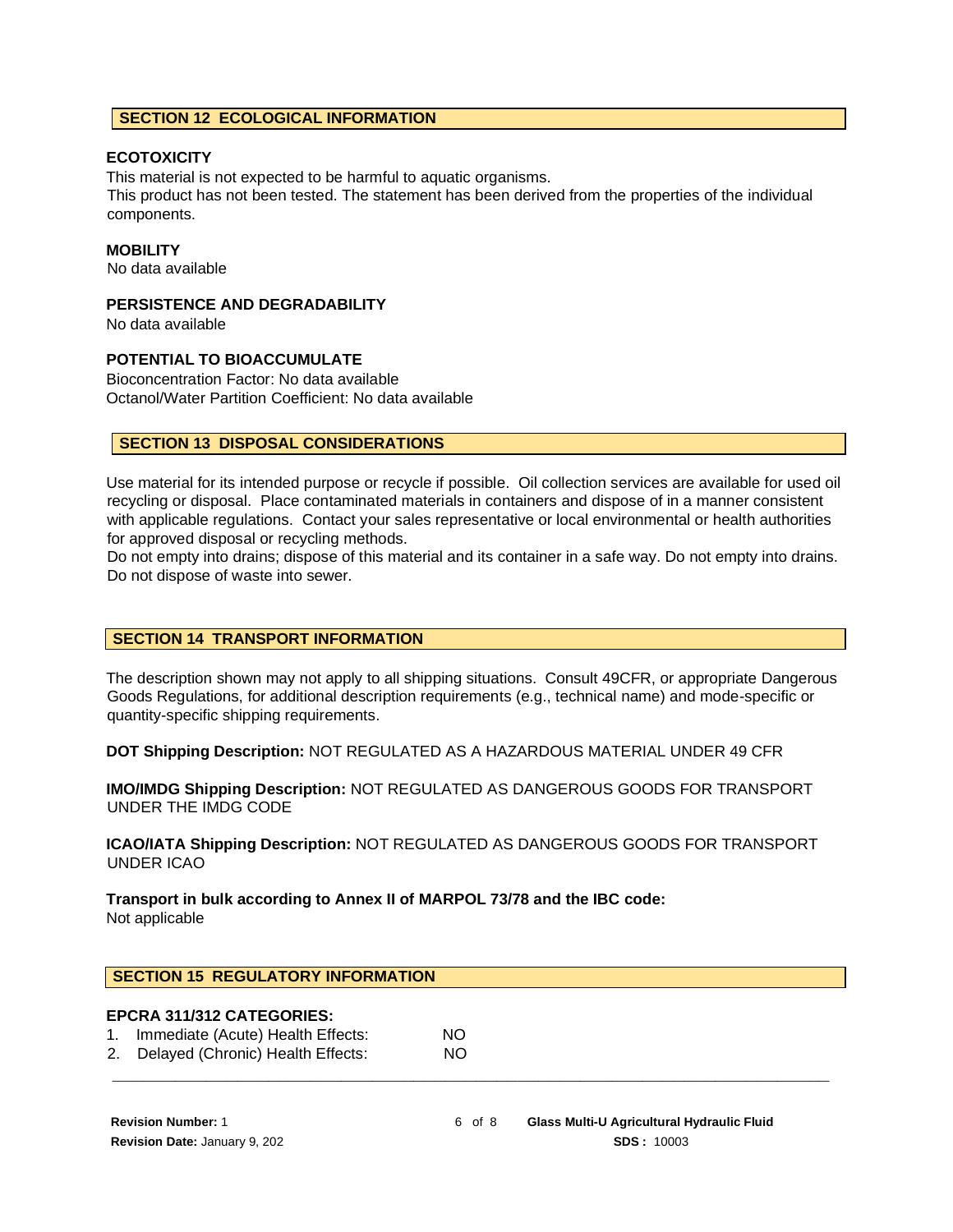| 3. Fire Hazard:                       | NΟ |
|---------------------------------------|----|
| 4. Sudden Release of Pressure Hazard: | NΟ |

5. Reactivity Hazard: NO

# REGULATORY LISTS SEARCHED:

| $01-1=IARC$ Group 1 | 03=EPCRA 313         |
|---------------------|----------------------|
| 01-2A=IARC Group 2A | 04=CA Proposition 65 |
| 01-2B=IARC Group 2B | 05=MA RTK            |
| 02=NTP Carcinogen   | 06=NJ RTK            |
|                     | 07=PA RTK            |

No components of this material were found on the regulatory lists above.

### **CHEMICAL INVENTORIES:**

All components comply with the following chemical inventory requirements: AICS (Australia), DSL (Canada), ENCS (Japan), IECSC (China), KECI (Korea), PICCS (Philippines), TSCA (United States).

### **NEW JERSEY RTK CLASSIFICATION:**

Under the New Jersey Right-to-Know Act L. 1983 Chapter 315 N.J.S.A. 34:5A-1 et. seq., the product is to be identified as follows: PETROLEUM OIL (Hydraulic oil)

**NFPA RATINGS:** Health: 0 Flammability: 1 Reactivity: 0

**HMIS RATINGS:** Health: 0 Flammability: 1 Reactivity: 0

(0-Least, 1-Slight, 2-Moderate, 3-High, 4-Extreme, PPE:- Personal Protection Equipment Index recommendation, \*- Chronic Effect Indicator). These values are obtained using the guidelines or published evaluations prepared by the National Fire Protection Association (NFPA) or the National Paint and Coating Association (for HMIS ratings).

**REVISION STATEMENT:** This revision updates the following sections of this Safety Data Sheet: 1-16 **Revision Date:** January 9, 2020

### **ABBREVIATIONS THAT MAY HAVE BEEN USED IN THIS DOCUMENT:**

| TLV<br>Threshold Limit Value<br>$\sim$              | Time Weighted Average<br>TWA<br>$\sim 10$                                             |
|-----------------------------------------------------|---------------------------------------------------------------------------------------|
| STEL - Short-term Exposure Limit                    | - Permissible Exposure Limit<br>PEL                                                   |
| Globally Harmonized System<br><b>GHS</b><br>$\sim$  | <b>Chemical Abstract Service Number</b><br>CAS.<br>$\blacksquare$                     |
| ACGIH - American Conference of Governmental         | <b>IMO/IMDG</b><br>International Maritime Dangerous Goods<br>$\overline{\phantom{a}}$ |
| Industrial Hygienists                               | Code                                                                                  |
| API - American Petroleum Institute                  | <b>Safety Data Sheet</b><br><b>SDS</b><br>٠                                           |
| - Hazardous Materials Information System<br>HMIS    | <b>NFPA</b><br>National Fire Protection Association (USA)<br>$\overline{\phantom{a}}$ |
| DOT<br>Department of Transportation (USA)<br>$\sim$ | NTP<br>National Toxicology Program (USA)<br>$\overline{\phantom{a}}$                  |
|                                                     |                                                                                       |